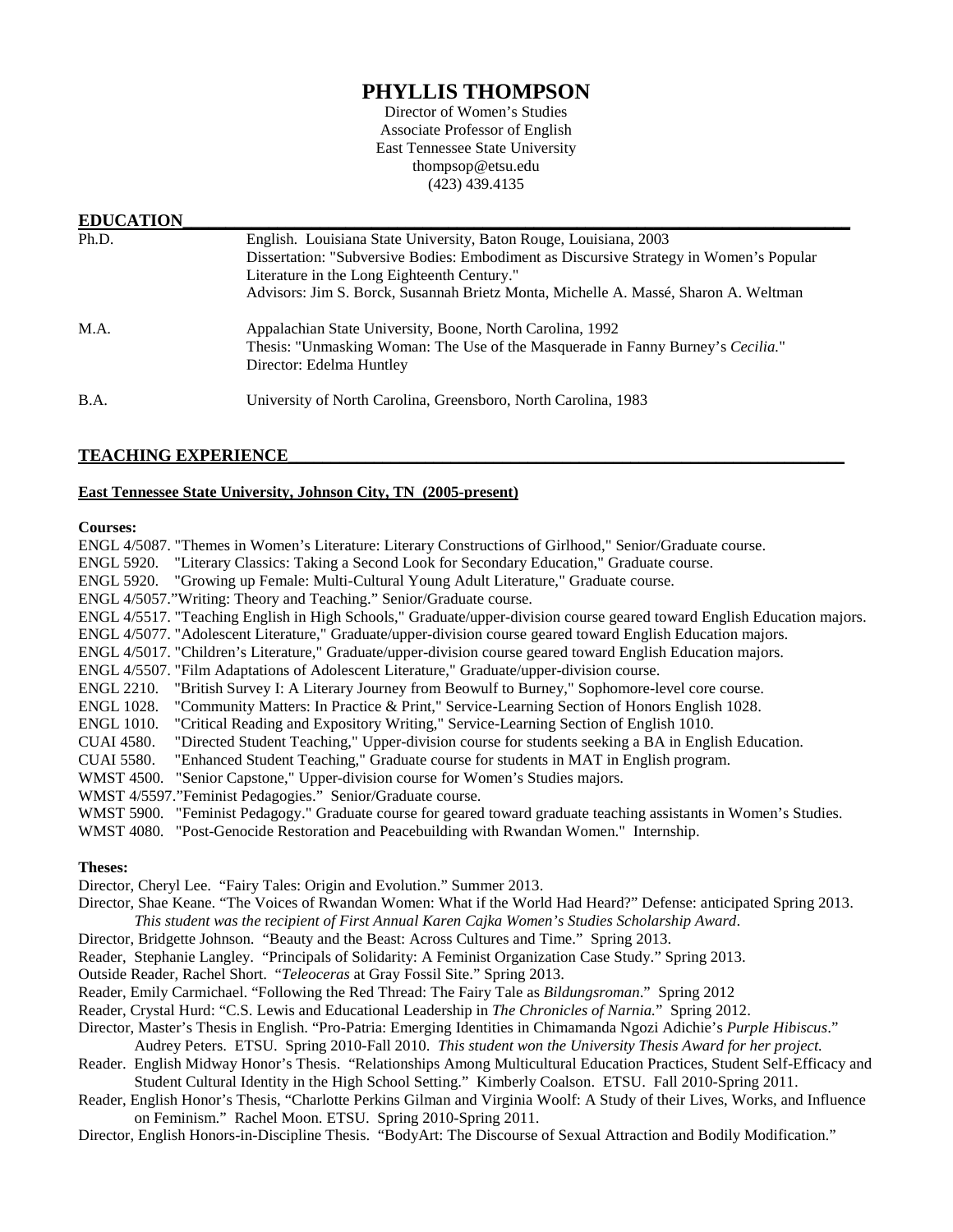Audra Walker. ETSU. Spring 2009-Spring 2010 (anticipated defence).

Reader, M.A. Thesis. Department of English. "Black and White on Black: Whiteness and Masculinity in the Works of Three Australian Writers—Thomas Keneally, Colin Thiele, and Patrick White." Israel Byrge. ETSU. Fall 2008-9.

Director, English Honors-in-Discipline Thesis. "Igniting the Spark: Stimulating Adolescents to Love Literature." Jennifer Toll. ETSU. Spring 2008.

- Outside Reader, Ph.D. Dissertation. Department of Nursing Science. "Self-Management of Type 2 Diabetes in Appalachian Women." Melissa Magness. ETSU. Summer 2007.
- Outside Reader, M.A. Thesis. Department of History. "Dying Traditions: The History of Community Grave Diggings in Unicoi County. " Dustin Higgins. ETSU. Spring 2007.

Director, English Honors-in-Discipline Thesis. "Censorship v. The Board of Education." Leia Davis. ETSU. Spring 2007.

Director, M.A. Thesis. Department of English. "The Adolescent Rebellion Against Panoptical Society: A Foucauldian

Analysis of Adolescent Maturation in Contemporary Young Adult Novels. " C. Elizabeth Allen. ETSU. Spring 2007.

Reader, English Honors-in-DisciplineThesis."Super Rabbits: Heroes of *Watership Down*." Ashley Carden. ETSU. Fall 2005.

#### **Independent Studies and McNair Scholars Program:**

- English 4910. "Current Debates in the Theory and Practice of Teaching Secondary English." Independent Study with Sara Eik. Fall 2009.
- English 4910. "You Think You Have it Bad: A Study of the Problems, Concerns, and Personalities of Adolescents." Honors Independent Study with Jennifer Toll. Fall 2007.
- English 5910. "Through Western Eyes and in Their Own Words: Problems and Possibilities in Representing Muslim Women through Narrative." Graduate Independent Study with Jamie Merriman-Pacton. Summer 2007.
- English 4910. "The Female Protagonist in YA Lit." Independent Study with Rebecca Hepner. Spring 2007.
- McNair Post Baccalaureate Achievement Program. Advisor for Israel Byrge. Summer 2006.

Assisted Byrge with preparation of his presentation for The Annual McNair Research Symposium.

McNair Scholars Program. Mentor for Israel Byrge. Fall 2005- Spring 2006.

Met weekly with Byrge to work on his research project about "Michael Bennett as social reformer," to engage in pre-professional activities, such as to construct an effective *CV*, write a well-organized and cohesive statement of purpose for graduate school applications, and identify 3 – 5 graduate school programs. Additionally, I assisted Byrge in preparing an abstract for a professional conference and worked with him on writing the conference-length paper, entitled "What He Did For Love: Michael Bennett, Social Reformer on Stage," assisted him (along with McNair Director) in registering for The New Voices Graduate Student Conference at Georgia State University.

#### **Master of Arts in Teaching English Advisory Committee Member and MAT Portfolio/Oral Exams**

Advisory Committee and Oral Exam for Tsitsi Nyabando. Exam, Spring 2014.

Advisory Committee for Kimberly Coalson. Exam, Spring 2013.

Advisory Committee for Sarah Simpson. Exam, Spring 2013.

Advisory Committee for Brooke Humphries. Exam, Spring 2013.

Advisory Committee for Tabitha Wynn. Exam, Spring 2013.

Advisory Committee for Joseph Matthew Brewer. Exam, Spring 2012.

Advisory Committee for Krista Mann. Exam, Spring 2012.

- Advisory Committee for Jamie Terranera. Exam, Spring 2012.
- Advisory Committee for Dustin Anderson. Exam, Spring 2012.
- Advisory Committee for Stephen Dye. Exam, Spring 2012.
- Advisory Committee for Jeremy Arnold. Exam, Spring 2011.
- Advisory Committee for Brian Edwards. Exam, Spring 2011.
- Advisory Committee for Steven Dais. Exam, Fall 2010.
- Advisory Committee for Erica Johnson. Exam, Fall 2010.
- Advisory Committee for Tara Tucker. Exam, Fall 2010.
- Advisory Committee for Jon Carlosh. Exam, Spring 2010.
- Advisory Committee for Allison Kaserman. Exam, Spring 2010.
- Advisory Committee for Leneé Hendrix. (committee only)

Advisory Committee for Casey Anderson. Exam, Fall 2009 (anticipated).

Advisory Committee for April Massey. Exam, Fall 2009 (anticipated).

Advisory Committee for Erika Ashby. Exam, Summer 2008.

Advisory Committee for Tiffany Williams. Exam, Spring 2008.

Advisory Committee for Anthony Newman. Exam, Spring 2008.

# **Alcorn State University, Alcorn, MS (Assistant Professor, 2004-2005)**

"Restoration and Eighteenth-Century British Literature and Culture," Upper-division course for majors. "The Novel," Upper-division course for majors.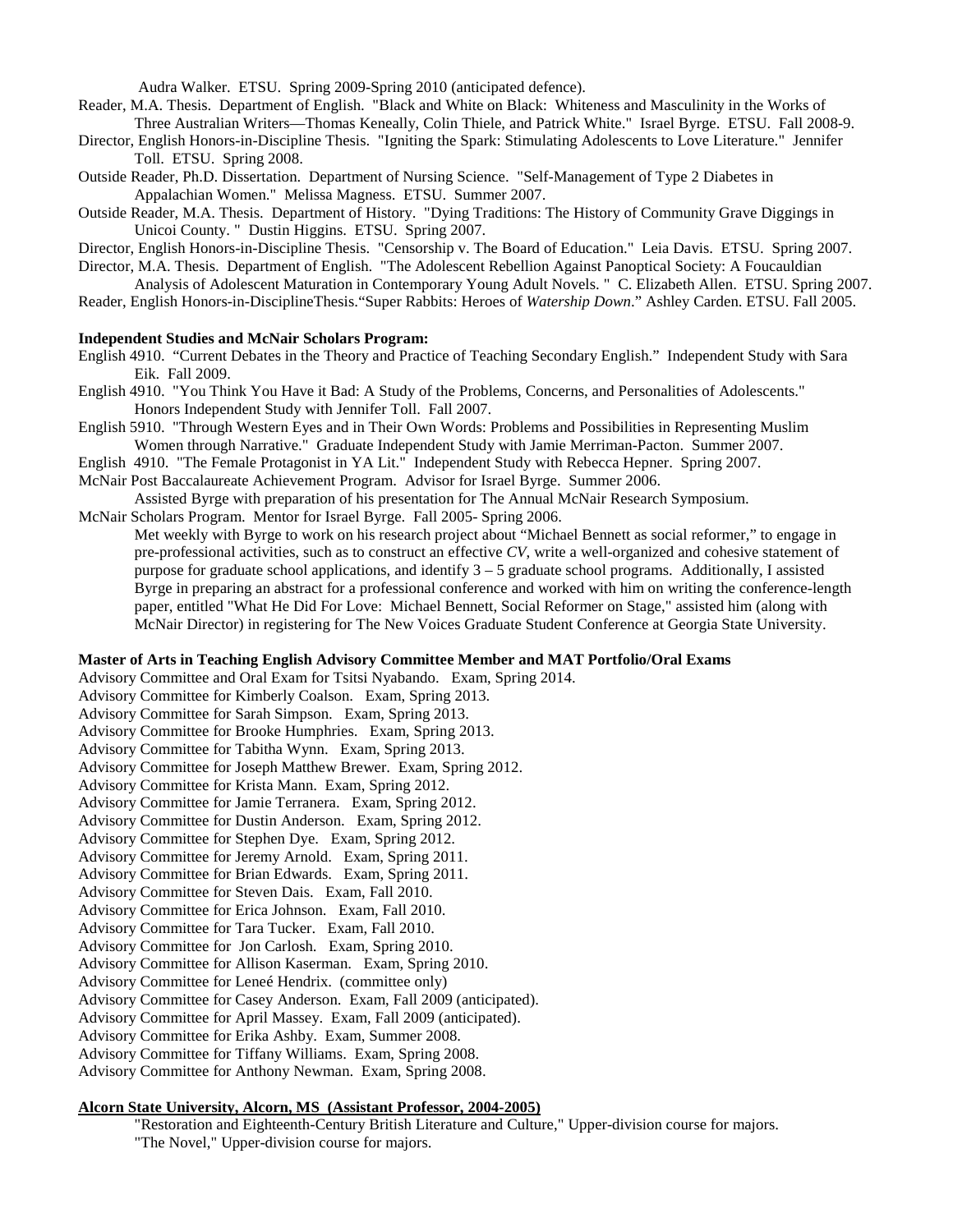"British Literature Survey II," Upper-division course for majors.

"Adolescent Literature," Service-Learning Option Course. Upper-division course for majors.

"Advanced Composition," Gen. Ed. Elective for non-majors.

"Writing Studio: Exposition," (Freshman Composition I).

#### **University of Tennessee, Knoxville, TN (Lecturer, 2003-2004)**

"Metempsychosis: A Literary Journey from the Mead Halls of the Eighth Century to the Seamy Underbelly of the Enlightenment," British Literature Survey I, Sophomore-level course for non-majors. "Cultural Attitudes and Community Matters," Service-Learning Section of English 101: Freshman Composition. "Public Writing and Community Action," Service-Learning Section of English 255.

**American University in Bulgaria, Blagoevgrad, BG (Balkan Scholar, 2001-2002)**

"Restoration and Eighteenth-Century British Literature," Upper-division course for majors.

"Understanding Shakespeare: Play-Text and Film," Upper-division course for majors.

- "Metempsychosis: A Literary Journey from Beowulf to Burney," British Literature I, Soph course for non-majors.
- "Metempsychosis: A Literary Journey from Blake's "London" to *Bridget Jones's Diary*," British Literature II, Sophomore-level course for non-majors.

"Community Matters," Service-Learning Section of Argument and Research (Freshman Composition II). "Writing Studio: Exposition" and "Writing Studio: Argument/Research" (Freshman Composition I and II).

#### **Louisiana State University, Baton Rouge, LA (Graduate Teaching Assistantship, 1997-1999)**

Freshman Composition I and II (Expository Writing and Argumentative Writing and Research).

#### **Louisiana State University, Baton Rouge, LA (Instructor, 1990-1994, 2000)**

"Short Fiction and the Novel," Sophomore-level prerequisite for majors and Gen. Ed. elective for non-majors. "Studies in Poetry," Sophomore-level prerequisite for majors and Gen. Ed. elective for non-majors. Freshman Composition I and II (Expository Writing, Argumentative Writing and Research).

#### **Wilkes Community College, Wilkesboro, NC (Instructor, 1988-1990, 1983)**

"Introduction to Literature," Sophomore-level Gen. Ed. requirement for transfer students. "Modern American Grammar," Sophomore-level Gen. Ed. elective for transfer students. "Technical and Business Writing," Sophomore-level course in public writing. "Public Speaking," Sophomore-level course in oral communications. Freshman Composition I, II, and III (Expository, Argumentative, and Research Writing).

#### **Appalachian State University, Boone, NC (Graduate Teaching Assistantship, 1985-1988)**

"Exposition and Argument," Freshman Composition. "Introduction to Poetry, Fiction, and Drama," Freshman requirement.

#### **Lancaster High School, Lancaster, VA (Faculty, 1983-1985, incl. summer school)**

English 12, English 9, English 9-12 (summer school).

#### PUBLICATIONS-BOOK CHAPTERS

"Expanding the Archive: A Galaxy of Medicinal Receipts." *An Expanding Universe: The Project of Eighteenth-Century Studies (Essays in Honor of Jim Springer Borck)*. Eds. Kevin L. Cope and Cedric Reverand II. New York: AMS Press (in press).

"The New Archive: Women, Writing, Work*" Peitho: A Journal of the Coalition of Women Scholars in the History of Rhetoric & Composition* 15.2 (Spring/Summer 2013): 54-65.

- "Elizabeth Bury," Mary Hays. *Female Biography; Or, Memoirs of Illustrious and Celebrated Women, Of All Ages and Countries* (1803). Chawton House Library Series: Women's Memoirs, Ed. Gina Luria Walker. *Memoirs of Women Writers Part II*. London: Pickering & Chatto, 2013. Vol. X.
- "Uncovering the Traces Left Behind: Manuscript Recipes, Middleclass Readers, and Reading Practices." *Producing the Eighteenth-Century Book: Writers and Publishers in England, 1650-1800*. Eds. Laura L. Runge and Pat Rogers. U of Delaware P, 2009. 70-94.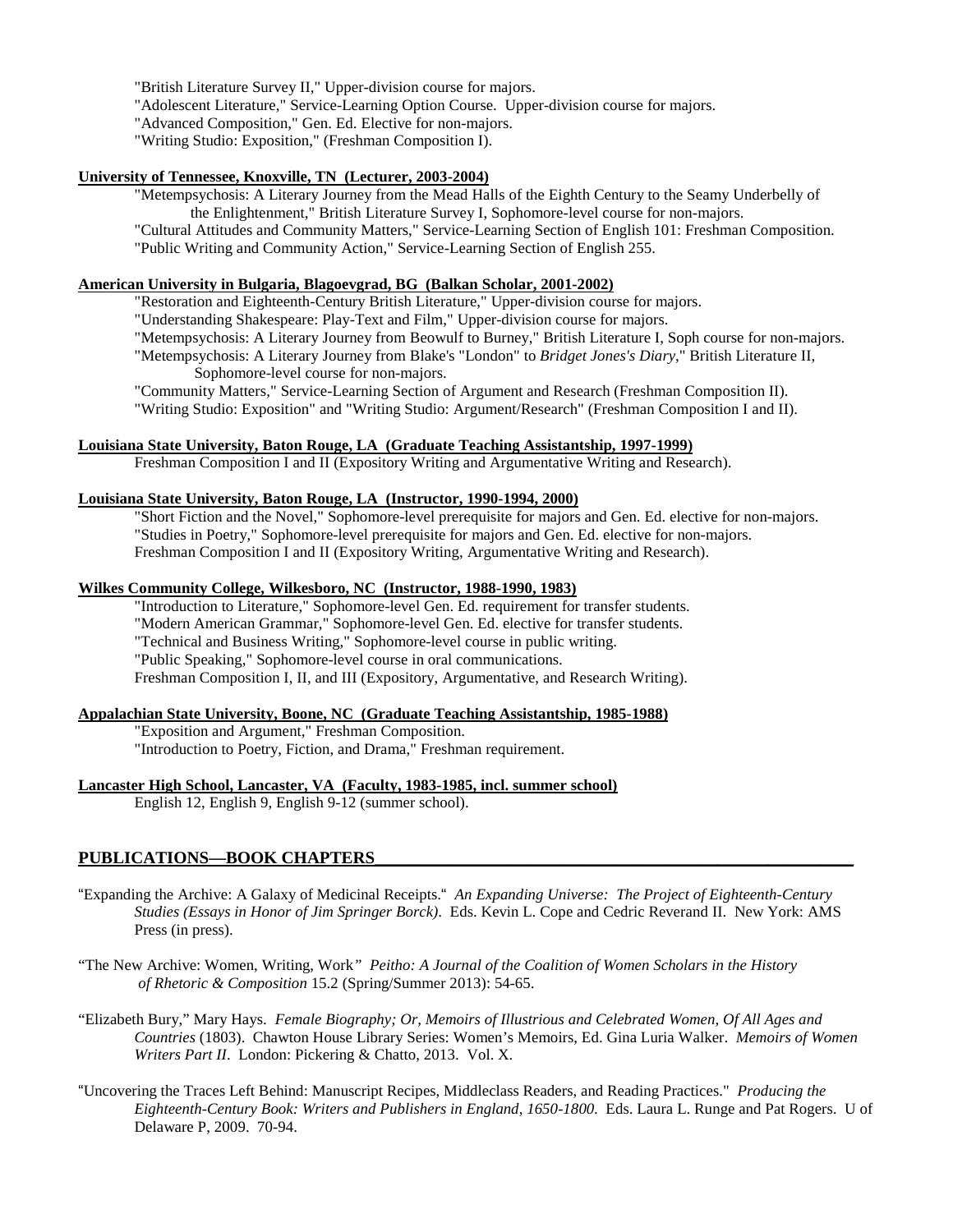## **PUBLICATIONS--REVIEWS\_\_\_\_\_\_\_\_\_\_\_\_\_\_\_\_\_\_\_\_\_\_\_\_\_\_\_\_\_\_\_\_\_\_\_\_\_\_\_\_\_\_\_\_\_\_\_\_\_\_\_\_\_\_\_\_\_\_\_\_\_\_\_**

Essay Review of Marilyn Francus' *Monstrous Motherhood: Eighteenth-Century Culture and the Ideology of Domesticity* (Johns Hopkins 2012). *Aphra Behn Online: Interactive Journal for Women in the Arts 1640-1830*. Vol. 4 (2014), Iss. 2, Art. 5.

Review of Shannon Hale's *Rapunzel's Revenge*. *The ALAN Review* 37.2 (Winter 2010).

Review of Coe Booth's *Kendra*. *The ALAN Review* 35.2 (Winter 2009).

Review of Susan Patron's *The Higher Power of Lucky*. *The ALAN Review* 35.3 (Spring/Summer 2008).

Review of Shannon Hale's *Book of a Thousand Days*. *The ALAN Review* 35.3 (Spring/Summer 2008).

Essay Review of "Betty Sellers' Feminine Voice: *Liza's Monday and Other Poems*."*Cold Mountain Review*. Ed. William Warner Koch. Boone, NC: Appalachian UP, 1988. 36-37.

#### PUBLICATIONS—ENCLYCLOPEDIA ARTICLES

- "High School Teachers." *The Multimedia Encyclopedia of Women in Today's World*. Eds. Mary Zeiss Stange, Carol K. Oyster, and J. Geoffrey Golson. Thousand Oaks, CA: Sage Reference, 2011.
- "First Earl of Godolphin."*Great Lives From History: British Commonwealth Series*. 5 vols. Pasadena, CA: Salem P, 1987. 1147-1150.

#### PROGRAM REVIEW

ETSU Women's Studies Program Review. Co-authored with Women's Studies Steering Committee. 2014.

MTSU Program Review Report. TBR Ready2Teach Curriculum Revision. 2011.

NCATE/NCTE Program Review Report, Co-authored with Dr. Cynthia Scurria. English Education, ASU, 2004-2005.

#### **PUBLICATIONS— NON-ACADEMIC \_\_\_\_\_\_\_\_\_\_\_\_\_\_\_\_\_\_\_\_\_\_\_\_\_\_\_\_\_\_\_\_\_\_\_\_\_\_\_\_\_\_\_\_\_\_\_\_\_\_\_\_\_\_\_**

- "Building a National IT Leader and a Force for Community Development: APPRO Systems, Inc."*The Baton Rouge Business Report. Annual Report*. 2003. 16.
- "A Good Shepherd for Information, Financial Literacy and Louisiana's Youth: The Credit Bureau of Baton Rouge, Inc."*The Baton Rouge Business Report. Annual Report*. 2003. 17.
- "Outdoor Advertiser Has Local Knowledge and Flare for Innovation: Tiger Billboards." *The Baton Rouge Business Report. Annual Report*. 2003. 20.

#### **CONTRIBUTIONS TO NEWSLETTERS\_\_\_\_\_\_\_\_\_\_\_\_\_\_\_\_\_\_\_\_\_\_\_\_\_\_\_\_\_\_\_\_\_\_\_\_\_\_\_\_\_\_\_\_\_\_\_\_\_\_\_\_**

Columnist**. "**Women and Mountain Biking." *Ramblings: The Bi-Monthly Publication of the BRAMBA*, 2000.

Editor**.** *WGS News* (designed, authored, and edited newsletter), 1995-1997.

Contributor**.** *Louisiana Archives and Manuscripts Newsletter*, 1992-1993.

Editorial Assistant/Contributor.*The Newsletter of the North Carolina Folklore Society,* 1987.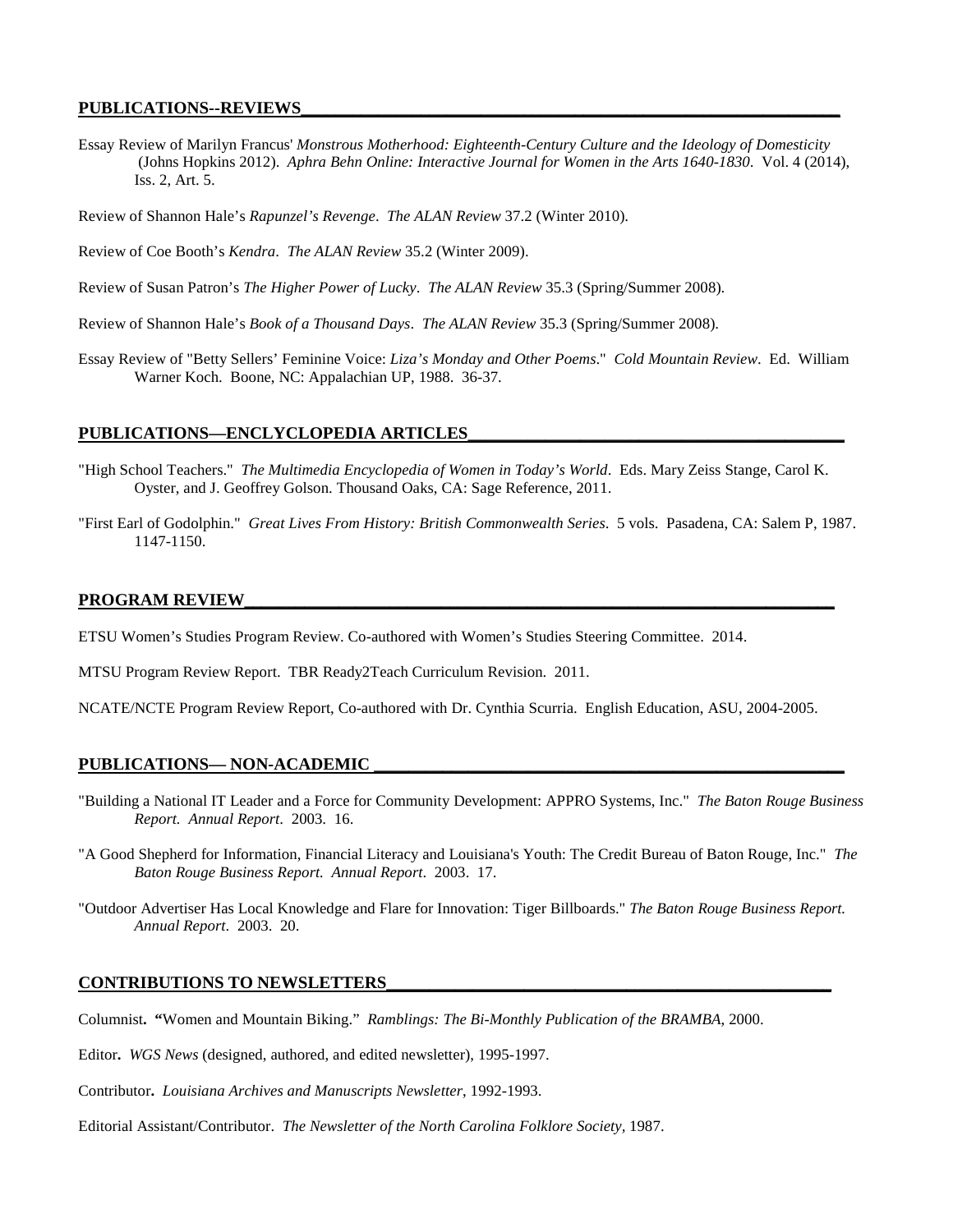# **INVITED PROFESSIONAL DEVELOPMENT SEMINAR\_\_\_\_\_\_\_\_\_\_\_\_\_\_\_\_\_\_\_\_\_\_\_\_\_\_\_\_\_\_\_\_\_\_\_\_\_\_\_\_**

## **Train-the-Trainer Seminars Chiang Mai, Thailand June 27 – July 13, 2012**

My "Ready to Teach with the ABCs of Effective Instruction: Train-the-Trainer Seminars for School Directors, Vice Principals, and Those Responsible for the Professional Development of Teachers" was sponsored by the CCT Ministry of Education in Chiang Mai, Thailand, as part of their preparation for AESEAN, which will be fully implemented in ten countries in southeast Asia in 2014. I designed and facilitated these full-day seminars to incorporate best practices from current research in the field of teacher preparation to promote teacher effectiveness and student success. Each seminar includes lecture, small group work, and hands-on activities to give teachers and teacher trainers an opportunity to practice all the methods that are discussed and to design curriculum that meets the needs of the students in their classrooms. This seminar is designed to develop teachers interested in improving instruction, learning how to construct effective lesson plans, building their repertoire of effective classroom practices, and constructing a curriculum that engages student interests while meeting student needs.

# **INVITED PRESSENTATIONS\_\_\_\_\_\_\_\_\_\_\_\_\_\_\_\_\_\_\_\_\_ \_\_\_\_\_\_\_\_\_\_\_\_\_\_\_\_\_\_\_\_\_\_\_\_\_\_\_\_ \_\_\_\_\_\_\_\_\_\_\_\_**

"Love your Body: Women's History Month Lecture." Tusculum College. Greeneville, TN. March 2014.

"Journeys to the Edge: The Idea and Experience of Distance in Archival Research." The Eighth Annual Noel Symposium. Louisiana State University at Shreveport, LA. December 2013.

"Framing the Topic: The Economic Impact of Violence Against Women." Tennessee Economic Council on Women. Johnson City, TN. Summer 2013.

"The New Archive: Women, Writing, and Work." Keynote Speaker for the Coalition of Women Scholars in the History of Rhetoric and Composition. CCCC Conference, Las Vegas, NV. Spring 2013.

"Saved by the Pen: The Private and Public Lives of Mary Evelyn." Citizens of the World Conference: Adapting in the Eighteenth Century. The Nanyang Technological University, Singapore. Summer 2012.

*"'I've got out at last!': Charlotte Perkins Gilman, Yellow Wallpaper, and Third Wave Feminism."* The Literature of Prescription: Charlotte Perkins Gilman. A Panel and Discussion sponsored by the Quillen College of Medicine, ETSU, Spring 2012.

"Reflections: R2T Pilot in English Education." Tennessee Board of Regents. Nashville, TN. 2011.

"Piloting the TPA in English Education and History Education." COE Faculty Retreat. 2011.

"Medicinal Recipes and the Women Who Used Them." An Invited Public Lecture in Celebration of Women's History Month. Renaissance Center, Kingsport, TN. 2009.

"Connecting Service with Learning in Secondary Education: How To Implement Service Learning in the Curriculum." Break-Out Session Workshop. Southwest Regional Conference on Writing. Alcorn State University, Alcorn, MS, 2005.

"From Program Compliance to Candidate Proficiency: NCATE's New Program Review System and Recommendations." Presentation to the ASU Department of English. Alcorn, MS, 2004.

"Just How Enlightened was the Eighteenth-Century Enlightenment?"Invited Presenter. American Association of University Women. Baton Rouge, LA, 1999.

"Mentoring Lessons: Graduate Student Roles in Advising Undergraduates." Invited Presenter. Mentoring for the 21<sup>st</sup> Century: A Conference to Emphasize the Key Role of Mentoring at All Levels of Academics. LSU. Baton Rouge, LA, 1998.

"Diversity in the Classroom Workshop." Invited Presenter. Center for Faculty Instruction and Development. LSU. Baton Rouge, LA, 1997.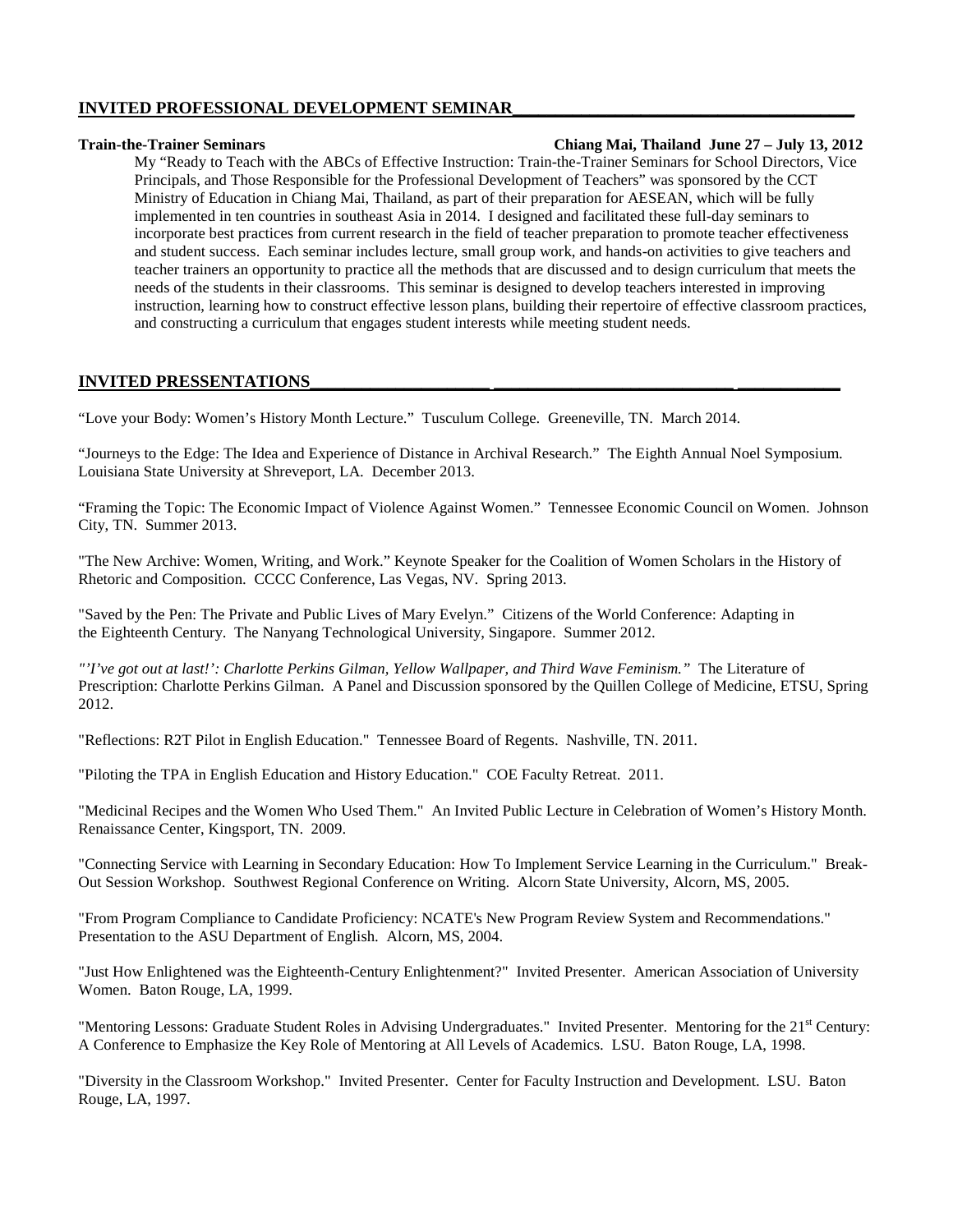# **CONFERENCE PRESENTATIONS AND WORKSHOPS\_\_\_\_\_\_\_\_\_\_\_\_\_\_\_\_\_\_\_\_\_\_\_\_\_ \_\_\_\_\_\_\_\_\_\_\_\_\_\_\_\_\_**

"Program Development in Tough Economic Times: A Roundtable." Program Directors and Administrators Pre-Conference. National Women's Studies Association Conference. San Juan, Puerto Rico. 2014.

"Navigating the Ebb and Flow of Program Development: A Roundtable Discussion." Southeastern Women's Studies Association Conference. UNC-W. Wilmington, NC. 2014.

"The Brew that Fuelled a Nation: Sprucing Up and Otherwise Carbonating the Eighteenth-Century Family." South Central Society for Eighteenth-Century Studies. Galveston, TX. 2014. (accepted but did not present due to snow storm).

"From the Still-Room to the Living Room: Recipe Books as Social Network." Southeastern American Society for Eighteenth-Century Studies. Charleston, SC. 2013.

"In her own words" (for panel co-chaired with Dr. Katie Peel, UNC-W). "Celebrating Karen L. Cajka: Feminist Mentor." Southeastern Women's Studies Association Conference. Greensboro, NC. 2013.

"Conscientization of the Classroom: Feminist Pedagogies of Transformation in Theory and Practice." Southeastern Women's Studies Association Conference. UNC-G. Greensboro, NC. 2013.

"Mary Evelyn: Women's Work and the Archive." American Society for Eighteenth-Century Studies. San Antonio, TX. 2012.

"The Long Journey: From Conference Call to Final Applause" (a mentoring session for graduate and undergraduate students attending the conference) with Dr. Gloria Eive. South Central Society for Eighteenth-Century Studies Conference. Asheville, NC. 2012.

"Re-imagining the Boundaries: Women's Medicinal Recipes and the Archive**."** South Central Society for Eighteenth-Century Studies. Salt Lake City, UT, 2010.

Organizer and Chair, "The Nursery Door Opened: Eighteenth-Century Children's Literature." Southeastern American Society for Eighteenth-Century Studies Conference. Johnson City, TN. 2010.

"Super Hero(in)es and Super Readers: Recovering Readers and Reading with *Batman*." English Studies Symposium. Tennessee Tech University. Cookeville, TN, 2010.

"'Making Love in Fashion:' Evelyn's *Ladies Dressing-Room Unlock'd, and Her Toilette Spread.*" American Society for Eighteenth-Century Studies. Richmond, VA, 2009.

"Infinitely obliged by y<sup>r</sup> kind concerne': Mary Evelyn's Home Medicine and Community Care." South Central Society for Eighteenth-Century Studies. Corpus Christi, TX, 2009.

"How to Heal Our Bodies, Ourselves: Women, Recipes, and Rural Medicine." British Women Writers Conference. Indiana University. Bloomington, IN, 2008.

"Middleclass Housewives, Medicinal Recipes, and the Material Conditions of Reading and Writing." South Central Society for Eighteenth-Century Studies. New Orleans, LA, 2008.

Chair for Graduate Student Panel on "Women in Eighteenth- and Nineteenth-Century Novels," SASCOL Conference. ETSU. October 6, 2007.

"Women's Recipes, Rural Medicine, and Reading Practices." British Society for Eighteenth-Century Studies. St. Hugh's College, Oxford, U.K. 2007.

"Comix and Kayaks: William Nealy's Whitewater Home Companion." Popular Culture Association/American Culture Association of the South. Savannah, GA, 2006.

"Bound by Blood and String: Women's Manuscript Receipt Books." The DeBartolo Conference on Eighteenth-Century Studies. Tampa, FL, 2006.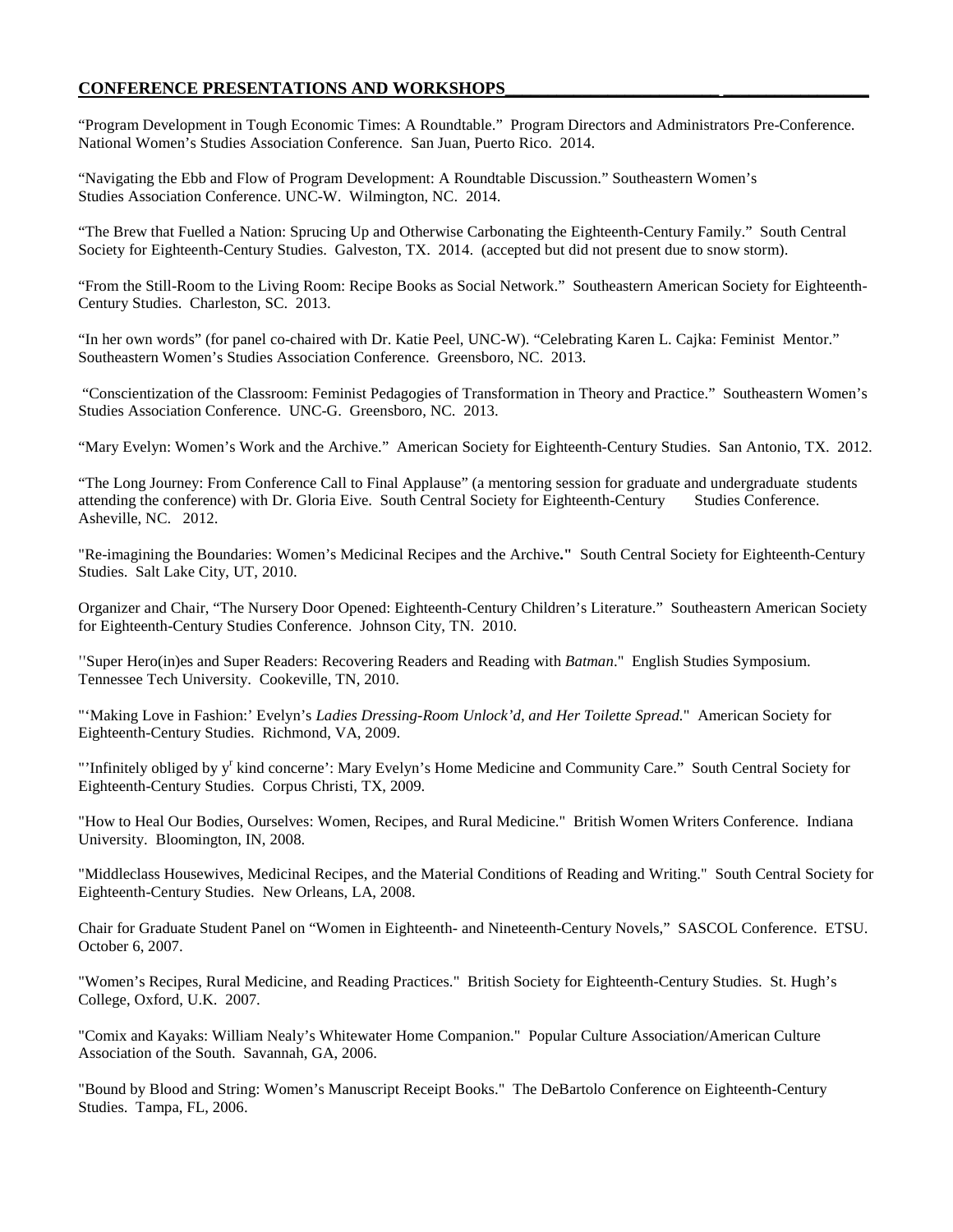"Material Girls: Pills, Puddings, & Purges and the Eighteenth-Century's *Novel* Females." ASU Humanities Symposium. Alcorn, MS, 2004.

"Crossing Cultural Borders: Implementing Service-Learning Programs in the U.S. and Eastern Europe." Gulf South Summit on Service-Learning. New Orleans, LA, 2004. (proposal accepted).

"NutZ 'n BoltZ: A 'How-to' Guide to Implementing Service Learning in your Curriculum." Alliance of Universities for Democracy (AUDEM) Conference. Belgrade, Federal Republic of Yugoslavia, 2001.

Moderator, "Travel Writing in the Balkans." Bulgarian American Studies Conference. Blagoevgrad, Bulgaria, 2001.

"The Body Chronicles: Women's Receipt Books and Necessary Revisions of Eighteenth-Century Medical History. "The Group for Early Modern Cultural Studies Conference. New Orleans, LA, 2000.

Organizer and Presenter, "Mentoring in Eighteenth-Century Studies: A Forum." South Central Society for Eighteenth-Century Studies Conference. Baton Rouge, LA, 2000.

"When the Body Speaks What the Voice Cannot: Radical Ambiguities and Institutionalized Power in Elizabeth Inchbald's Novels." Respondant to panel on Speech, Silence, and the Eloquent Body in the Novels of the 1790s. South Central Society for Eighteenth-Century Studies Conference. Baton Rouge, LA, 2000.

"Curious Constructions: Aphra Behn's *Love-Letters*, A Sister, and the Female Body."South Central Modern Language Association Conference. Memphis, TN, 1999.

Organizer and Presenter. "Mentoring: Survival Strategies for Grad School." Graduate Conference on Language and Literature: The Body Eclectic: Navigating Public and Private Space. LSU. Baton Rouge, LA, 1999.

"'The Seeds of Things Buried:' *Secret Memoirs* and the Manley Cartography of Womanhood." Panel organizer and presenter. National Women's Studies Association Conference. Albuquerque, NM, 1999.

"A Refugee Tells HerStory: Sidney Harding's Civil War Diary." Panel organizer and presenter. Women's and Gender Studies Graduate Student Conference. LSU. Baton Rouge, LA, 1999.

"'A Certain Portion of Misery and Disappointments:' Remapping Passion and Pain in Eighteenth-Century Representations of the Female Body." South Central Women's Studies Association Tulane University. New Orleans, LA, 1999.

"'Tis certain they have neither the Spleen nor Vapours!:' *The New Atalantis*, Enlightenment Science, and the Reproductive Body." South Central Society for Eighteenth-Century Studies Conference. Shreveport, LA, 1999.

"Resistance, Re-membering, and Recovery: A Feminist Model for Political Transformation." South Central Women's Studies Association Conference. Texas A&M University. College Station, TX, 1998.

"Taking Back 'Take Back the Night:' Media Backlash and Feminist Model" (video screening and paper presentation). Women's and Gender Studies Graduate Student Conference. LSU. Baton Rouge, LA, 1997.

"At the Intersection of Practice and Theory: Rethinking the Archive through the Body." National Women's Studies Association Conference. Skidmore College. Sarasota Springs, NY, 1996.

"Fanny Burney, *Cecilia*, and a Theory of Difference." South Central Women's Studies Association. University of Arkansas. Fayetteville, AR, 1993.

"Gender, Class, and Artistic Production in Burney." Aphra Behn Society Annual Conference. Chair Panel. Tulane University. New Orleans, LA, 1992.

"Samuel Pepys' Diary: Ur-text of Stream of Consciousness." Southeastern American Society for Eighteenth-Century Studies Conference. Atlanta, GA, 1987.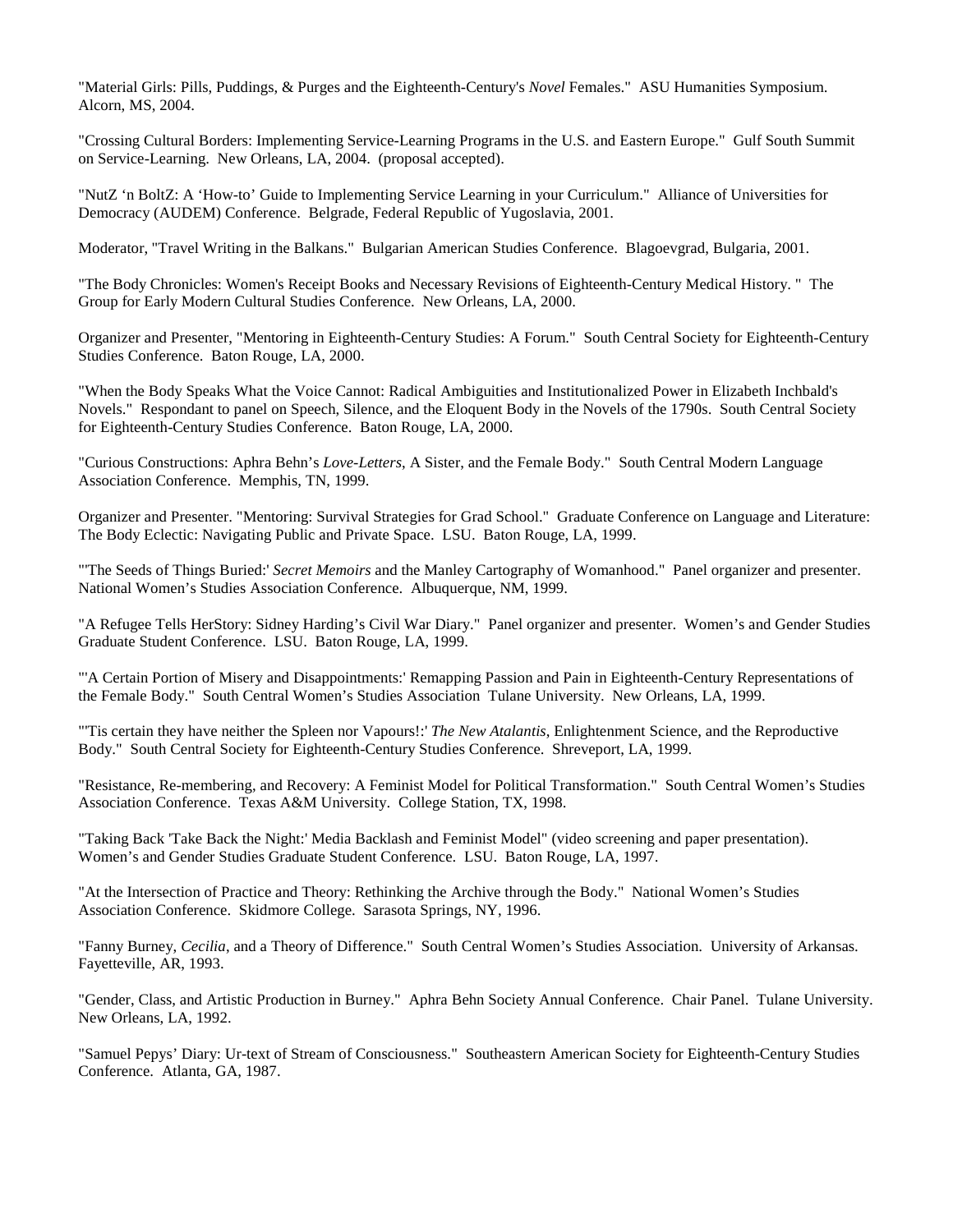# **INVITED GUEST LECTURES, PUBLIC PRESENTATIONS, & TRAINING WORKSHOPS\_\_\_\_\_\_\_\_\_\_**

"The Women's Movement in the 1960s." Guest Lecture for Dr. Richard Kortum's HUMT 4950: The 1960s in America capstone course. 2014.

**"**Mentor Teacher, 101: A Training Workshop for University Supervisors and Public School Faculty.**"** 2011.

"TPA 101: Training Workshop for A&S Faculty." 2011.

"Isabel Allende's 'And of Clay Are We Created.'" Guest Lecture for Dr. Shawna Lichtenwalner's ENGL 2030: Literary Heritage. June 5, 2008.

"Expanding the Archive: Women's Recipes, Rural Medicine, and An Eighteenth-Century Ethics of Care." Guest Lecture for Dr. Robert Sawyer's ENGL 5950: Research Methods. June 4, 2008.

"Metamorphosis in Sally Potter's Film Adaptation of Virginia Woolf's *Orlando*." Guest Lecture for Prof. Mary Hurd's ENGL 4290: Fantasy in Film. April 24, 2008.

"Lynn Littman's *Testament*." Guest Lecture for Prof. Mary Hurd's English 4290: Apocalyptic Films. October 30, 2007. Women in Eighteenth- and Nineteenth-Century Novels, Panel Chair. SASCOL Conference. ETSU. October 6, 2007.

"Middleclass Housewives and Community Medicine." Guest Lecture for Dr. Robert Sawyer's ENGL 5950: Research Methods. September 27, 2007.

"From a Woman's Point of View: Sally Potter's *Yes*." Guest Lecture for Mary Hurd's ENGL 4340: Topics in Film—Women Directors class. ETSU. Spring 2007.

"Manuscript Culture and the Material Conditions of Reading and Writing." Guest Lecture for Robert Sawyer's ENGL 5950: Methods of Research class. ETSU. Fall 2006.

"Adolescence on Screen: Todd Solondz' *Welcome to the DollHouse*." Guest Lecture for Mary Hurd's ENGL 4340: Topics in Film: Independent Film class. ETSU. Spring 2006.

"On Milton's *Paradise Lost*, Books VI-VII." Guest Lecture for Jeffrey Beck's ENGL 4690: Milton class. Fall 2005.

"Race, Class, and Sex in Jane Campion's *The Piano*." Invited Presenter. LSU Film and Lecture Series. LSU. Baton Rouge, LA, 1996.

# **MENTOR FOR STUDENT RESEARCH PRESENTATIONS**

Advisor for Kristan Provchy, "Monster in the Mirror: A Study of Fairy Tales and their Effect on Girls." Undergraduate Student Research Symposium. ETSU Honors College and Office of Research & Sponsored Programs. Johnson City, TN, 2009.

Advisor for Graduate/Undergraduate Student Panel on Children's Literature. Student Presenters: Casey Anderson, Denise Hilton, and Lindsey Jones. Graduate Student Literary Conference. University of Tennessee: Chattanooga, TN, 2009.

Advisor for Graduate Student Panel on "Not Just for Kids: Adult and Adolescent Appropriations of Children's Literature." Student Presenters: Jamie Merriman-Pacton, Julie Dwyer, Caleb Robinson, and Lindy Russell. MTSU Re-Visions Graduate Student Conference. Middle Tennessee State University. Murfreesboro, TN, 2007.

Advisor for Graduate Student Panel on "Cleaning Out the Cobwebs from the English Classroom." Student Presenters: Anthony Newman, Jordan Parlett, and Jennifer Tate. The English Symposium. Tennessee Tech. Cookeville, TN, 2007.

# **GRANTS: RESEARCH AND INSTRUCTIONAL \_\_\_\_\_\_\_\_\_\_\_\_\_\_\_\_\_\_\_\_\_\_\_\_\_\_\_\_\_\_\_\_\_\_\_\_\_\_\_\_\_\_\_\_\_\_\_**

HED/USAID Grant Proposal: Women's Leadership Program in Rwanda. Our proposal seeks to promote gender equality and female empowerment in Rwanda by designing and facilitating a Women's Leadership Program. The proposal was written in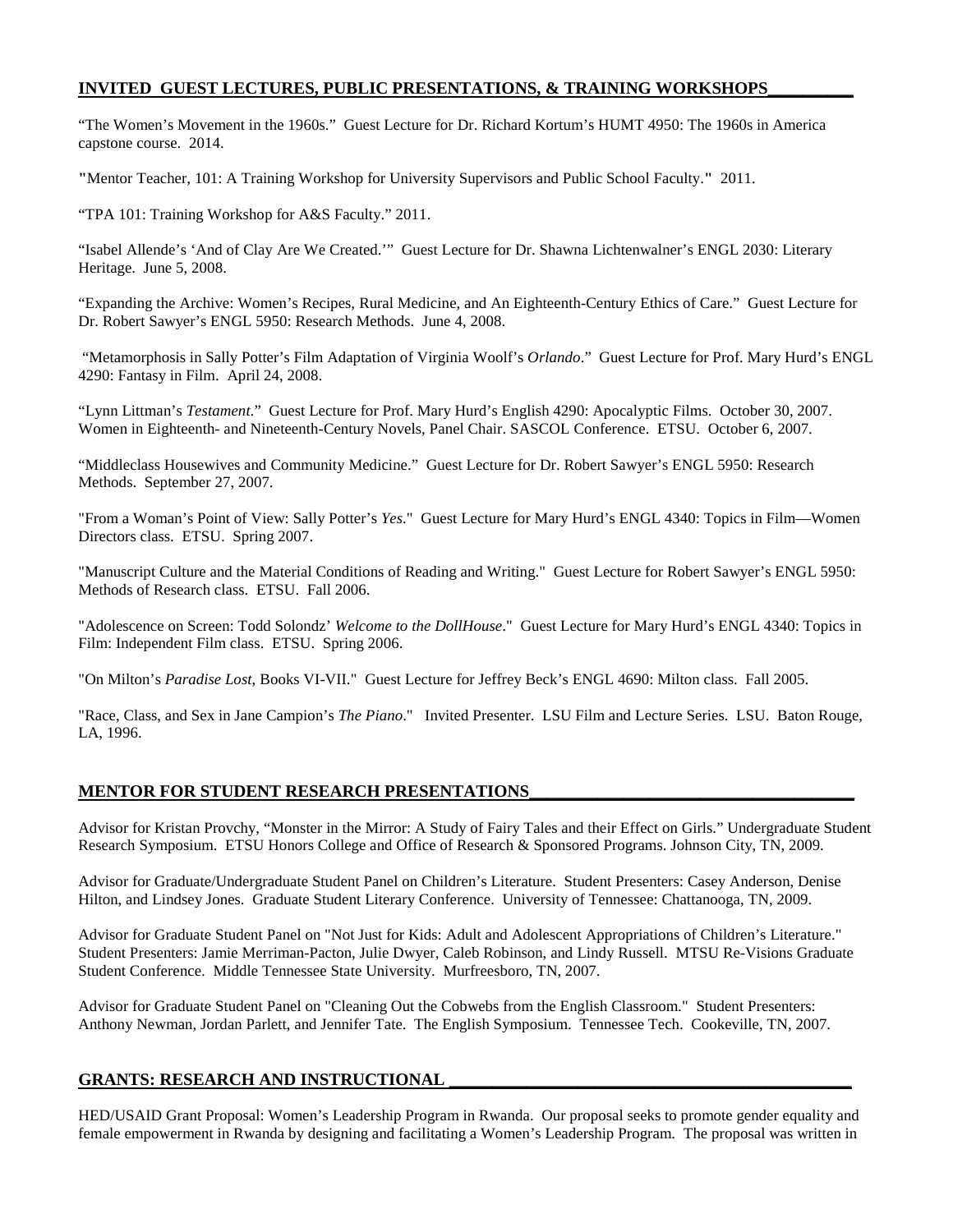collaboration with Dr. Michele Crumley (International Affairs), Dr. Jasmine Renner (Educational Leadership), Dr. Arnold Nyarambi (Curriculum and Development), and Dr. Rebecca Pyles (Honors College). 2012. UNFUNDED.

THEC Improving Teacher Quality Grant Proposal: Developing Emergent Literacy Instruction for Students with Significant Disabilities Scientifically Based Demonstration of Need with Pamela Mims and Cynthia Chambers. UNFUNDED.

TBR Ready2Teach University-Public Schools Collaboration Grant. Summer 2011.

Clemmer College of Education Ready2Teach Curriculum Revision Grant. Summer 2011.

NEH Summer Stipend Grant Proposal: "Kitchen Physik: Women's Recipes and Rural Medicine in Early Eighteenth-Century Britain." Submitted October 2009. UNFUNDED.

Nominated by East Tennessee State University to Submit a Proposal to the National Endowment for the Humanities Summer Stipend competition. (Only two nominations are awarded.) September 2009.

NEH Summer Stipend Grant Proposal: "Kitchen Physik: Women's Recipes and Rural Medicine in Early Eighteenth-Century Britain." Submitted October 2008. UNFUNDED.

TAF Grant for Innovative Projects to Improve Teaching and Learning through Technology: Funding for Film Studies Screening Room, ETSU, 2007.

RDC Major Research Grant (#07-031M): For archival research in the Wellcome Library and British Library, London, 2007.

RDC Small Research Grant (#07-042sm): For archival research in the Wellcome Library and British Library, London, 2006.

English Department Research Travel Grant: For archival research in the Wellcome Library and British Library, London, 2006.

LSU Study Abroad Travel Grant Competition (university wide competition), 1999.

LSU College of Arts & Sciences Faculty Summer Research Grant: Project: to research women's materials in the Louisiana and Lower Mississippi Valley Collections, 1993.

## **FELLOWSHIPS AND AWARDS\_\_\_\_\_\_\_\_\_\_\_\_\_\_\_\_\_\_\_\_\_\_\_\_\_\_\_\_\_\_\_\_\_\_\_\_\_\_\_\_\_\_\_\_\_\_\_\_\_\_\_\_\_\_\_\_\_\_\_\_**

A&S Distinguished Faculty Service Award. ETSU, 2010.

Patricia E. Robertson Diversity Leadership Award. ETSU, 2007.

LSU Outstanding Feminist Activist Award, Women's and Gender Studies, LSU, 2001.

Alpha Lambda Delta Honor Society's Superior Instruction of Freshman Students Award, LSU, 2001.

South Central Society for Eighteenth-Century Studies' Graduate Student Paper Prize for my paper on "Delariviere Manley's *The New Atalantis*, Enlightenment Science, and the Reproductive Body," 2000.

LSU Dissertation Fellowship (university wide competition; 1 of 7), 1999.

LSU Libraries' Goodrich-Taylor Assistantship in Rare Books Collection (university wide competition; only 1 award given) declined in order to accept LSU Dissertation Fellowship, 1999.

Finalist, LSU English Graduate Teaching Assistantship Award, 1998.

Women's and Gender Studies Summer Institute for Faculty and Curriculum Development (university wide competition; only 5 graduate students accepted; application process included a narrative application and project proposal), 1995.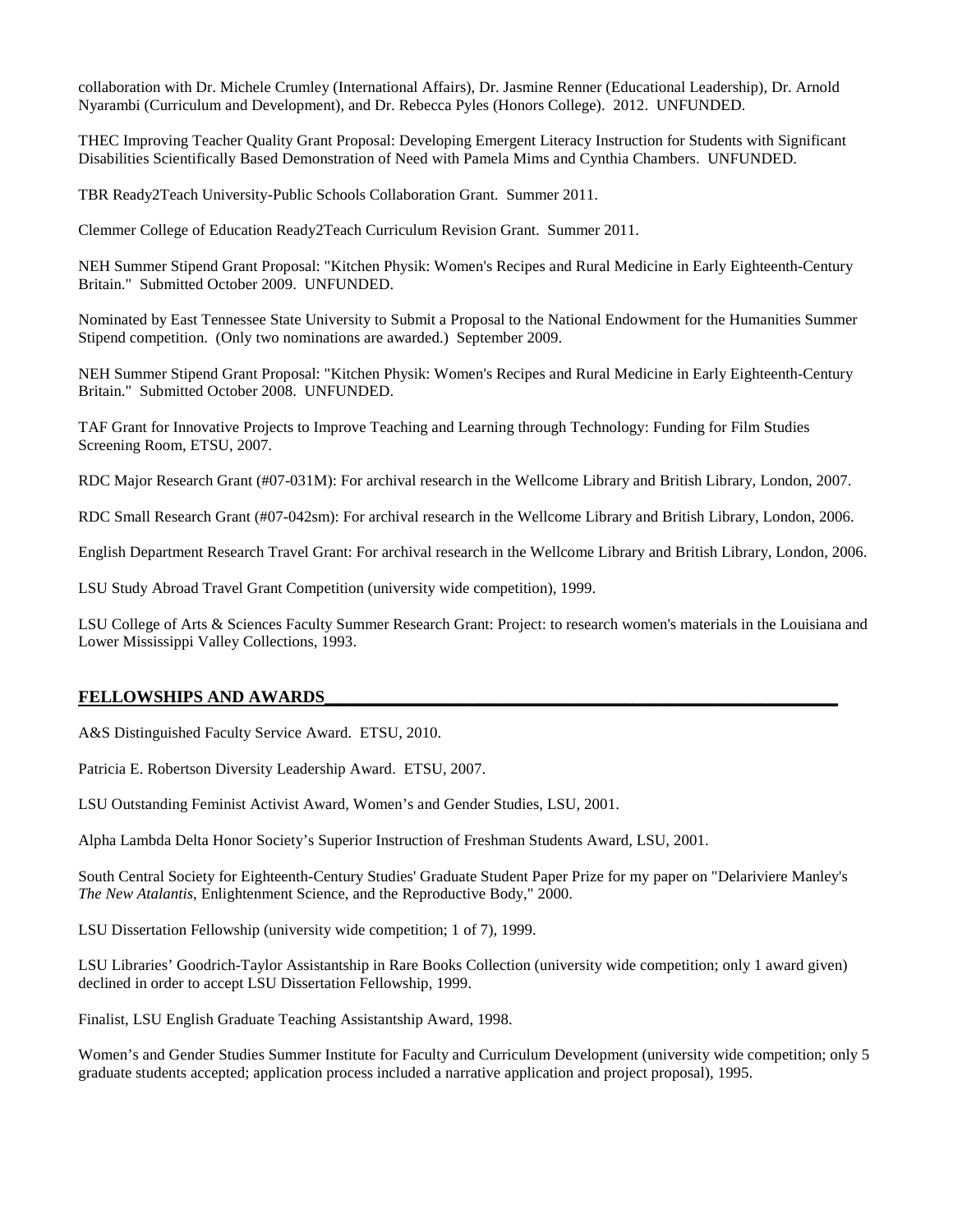# **ADMINISTRATIVE EXPERIENCE\_\_\_\_\_\_\_\_\_\_\_\_\_\_\_\_\_\_\_\_\_\_\_\_\_\_\_\_\_\_\_\_\_\_\_\_\_\_\_\_\_\_\_\_\_\_\_\_\_\_\_\_\_\_\_\_\_\_**

#### **East Tennessee State University**

#### **Director of Women's Studies, Spring 2012 – present.**

Directs daily administration of interdisciplinary academic unit on campus; designs curricula; oversees program budget; schedules courses; plans leadership, diversity, and mentoring initiatives on campus and in the community; guides short- and long-terms strategic planning; supervises one Executive Aide, three graduate assistants, and five undergraduate student workers; and serves as a Women's Studies liaison to and resource for the local community.

- Chair, Women's Studies Steering Committee, Spring 2012 present.
- Created Feminist Activist Award for outstanding student activist, Spring 2012.
- Initiated and organized the *Women on Wednesdays* Lecture & Lunch Series, Spring 2012 present.
- Initiated the Women's Writing Group, Summer 2012 present.

## **A&S Coordinator, TBR's Ready2Teach Initiative for the Redesign of Teacher Preparation Programs in Secondary Education, Spring 2009-2012.**

Lead pilot programs in English and History, write program reviews, facilitate training workshops for university and public school faculty, serve as liaison between A&S and COE.

## **Supervisor of Student Teachers in English, Spring 2008-2013.**

Advise English Education majors, supervise student teachers in middle school and high school, lead workshops on topics related to teaching methodologies and classroom practices, direct the preparation of the thesis-length Teacher Work Sample for undergraduate students pursuing the B.A. in English (specializing in Education) and graduate students pursuing the Master of Arts in Teaching English, and support students through the Tennessee licensure and job application process, primarily through the writing of letters of recommendation.

# **Alcorn State University**

## **Coordinator of English Education, Summer 2004-Summer 2005.**

Supervised student teaching, directed the preparation of the Teaching Portfolio, advised all English Education majors, wrote and administered the senior ASU English Education exit examination, served as English liaison to School of Education.

## **Louisiana State University**

## **Program Coordinator, Women's and Gender Studies, 1995-1997.**

Advised all WGS minors (no WGS major at LSU at this time), worked closely with director on curriculum development, hired, trained, and supervised five student workers, produced all departmental publications including the monthly WGS newsletter, served as WGS liaison on committee to establish a women's center on LSU campus, and promoted WGS program on LSU campus and in the Baton Rouge community.

# **DEPARTMENTAL SERVICE\_\_\_\_\_\_\_\_\_\_\_\_\_\_\_\_\_\_\_\_\_\_\_\_\_\_\_\_\_\_\_\_\_\_\_\_\_\_\_\_\_\_\_\_\_\_\_\_\_\_\_\_\_\_\_\_\_\_\_\_\_\_\_**

## **East Tennessee State University**

LILA Special Programs Committee, 2013-present. Principal Organizer: Women on Wednesdays Lunch & Lecture Series, 2012-present. SEASECS Conference Programs Committee and 2010 Conference Website Construction with Dr. Thomas Alan Holmes, 2009. *Mockingbird* Literary Magazine, Second Website Manager, 2009. Women's Studies Curriculum Committee. Fall 2007-present. Women's Studies Steering Committee, Member. ETSU, Spring 2007-present. Search Committees: Chair: English Education, 2013. Chair: Lecturer in Women's Studies, 2013. Chair: Post-Doctoral Fellows, 2009, 2010, 2011. Chair: Lecturer, 2009, 2010, 2011. Committee Member: Lecturer at Kingsport Campus, 2007. Committee Member: Modern Drama, 2006.

WMST Summer Orientation Program, Faculty Advisor. 2007, 2008, 2009, 2010, 2011, 2012, 2013.

LILA Summer Orientation Program Faculty Advisor. 2006, 2007, 2008, 2009, 2010, 2011, 2012. 2013.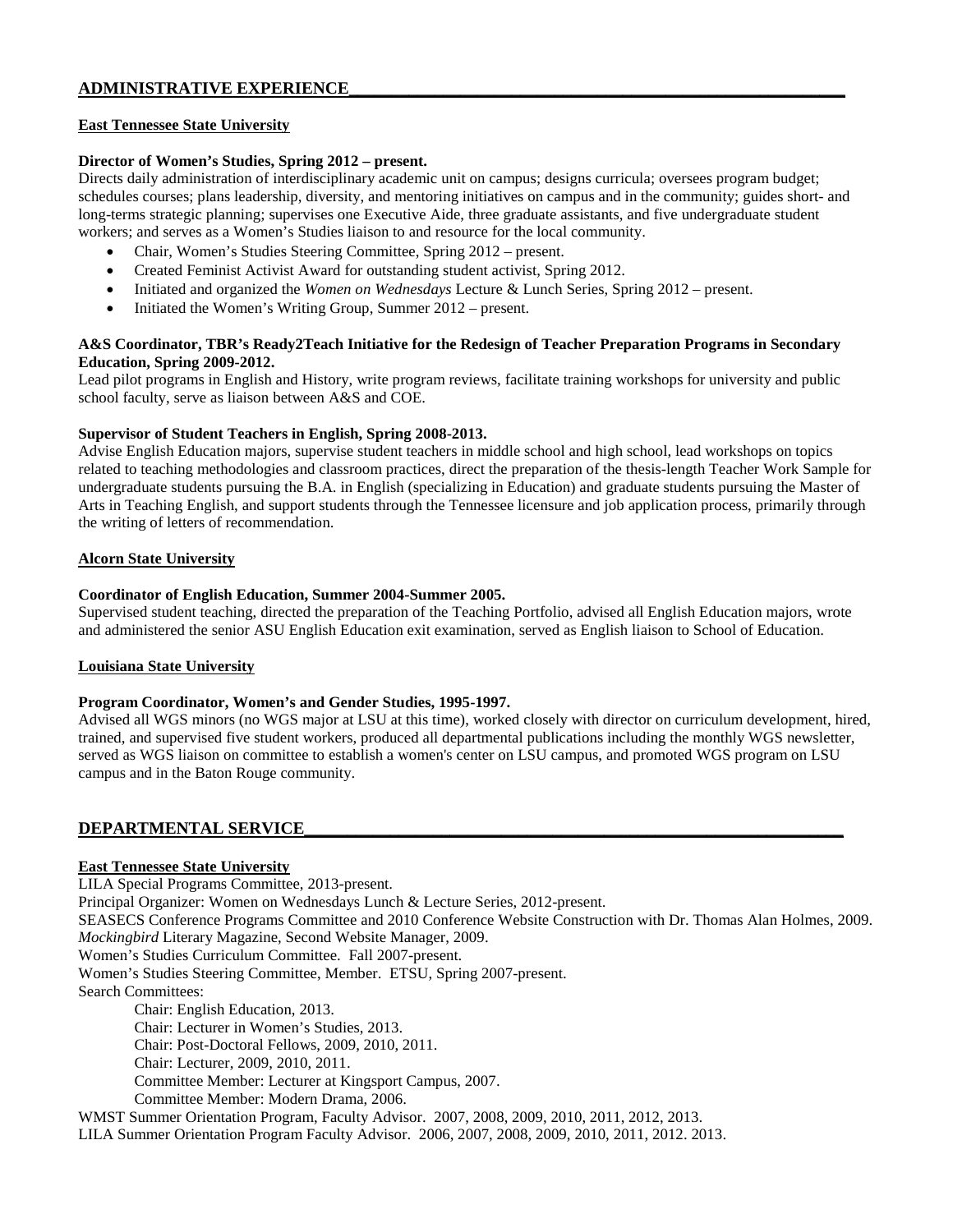College Fair Program: Spring Open House, Faculty Advisor. Spring 2006. Mentor for Graduate Teaching Assistant, English Graduate Studies Program. 2006. Curriculum Review Committee. 2005-present. Faculty Council Committee. 2005-2007. Developed/Taught New Course. "WMST 5900: Feminist Pedagogy." Summer 2012/Fall 2012. Developed New Online Version of Course. "ENGL 4077/5077: Adolescent Literature." Developed/Taught New Course. "ENGL 5920: Growing Up Female: Multicultural Young Adult Literature." Fall 08/Spring 09. Developed/Taught New Course. "ENGL 1028: Community Matters: In Print & In Practice." Fall 2006/Spring 2007. Developed/Taught New Course. "ENGL 4507/5507: Film Adaptations of Adolescent Literature," Summer 2006/Fall 2006. Developed/Taught New Service-Learning Option Section. "ENGL 1010: Expository Writing," 2005-2007. Revised/Taught Course. "ENGL 4417/5417: Teaching English in High Schools." Summer 2008/Fall 2008. Revised/Taught Course. "CUAI 4580/5580: Directed/Enhanced Student Teaching." Spring 2008-present. Revised/Taught Course. "ENGL 4077/5077: Adolescent Literature, " Fall 2005/Spring 2006.

## **Alcorn State University**

NCTE African-American Read-In, Faculty Sponsor. ASU, Spring 2005. NCATE/NCTE Program Review Committee, Chair. ASU, 2004-2005. Mentoring Network for English Education Majors, Advisor. ASU, 2004-2005. Brownbag Series on Teaching Writing, Co-Organizer. ASU, 2004-2005.

#### **University of Tennessee-Knoxville**

"ENG 255: Public Writing and Community Action," Developed/Taught New Service-Learning Course. UT, Spring 2004. "ENG 101: Cultural Attitudes and Community Matters," Developed/Taught New Service-Learning Course. UT, Fall 2003.

## **American University in Bulgaria**

Arts and Humanities Faculty Search Committee Member and History Search Committee Member. AUBG, 2001-2002. English Curriculum Committee, Member. AUBG, 2001.

#### **Louisiana State University**

Mentoring Network: Graduate English Teaching Assistants, Co-initiator. LSU, 1999-2000. English Graduate Student Association Pedagogy Committee, Co-chair. LSU, 1999-2000. First Annual Sarah L. Liggett Award for Excellence in Teaching, Co-author. LSU, 1999. English Graduate Conference on Language and Literature, Committee. LSU, 1997-1999. First Annual Women's and Gender Studies Graduate Student Conference, Co-organizer. LSU, 1997. Women's and Gender Studies Executive Council, Graduate student member. LSU, 1995-1997. Women's and Gender Studies Strategic Planning Workshop, Participant. LSU, 1993, 1995. MLA-FIPSE English Curriculum Review and University-wide Writing Requirement Project, Committee. LSU, 1992-1994. Women's and Gender Studies, Associate Faculty. LSU, 1992-1994.

## **COLLEGE SERVICE\_\_\_\_\_\_\_\_\_\_\_\_\_\_\_\_\_\_\_\_\_\_\_\_\_\_\_\_\_\_\_\_\_\_\_\_\_\_\_\_\_\_\_\_\_\_\_\_\_\_\_\_\_\_\_\_\_\_\_\_\_\_\_\_\_\_\_\_\_\_**

## **East Tennessee State University**

Coordinator, TBR's TQI for the Redesign of Teacher Preparation Programs in the Arts & Sciences. Spring 2010-2012. College of Arts & Sciences Educational Affairs Committee, Chair. Fall 2008-2010. College of Arts & Sciences Faculty Council. Fall 2007- 2009.

## UNIVERSITY SERVICE

#### **East Tennessee State University**

ETSU Sexual Misconduct Leadership Team. 2014-present.

ETSU Academic Support Structures Committee. 2014-present.

ETSU Multicultural Center Planning Team. Fall 2013-2014.

ETSU ECO Living & Learning Community Steering Committee. Summer 2013-present.

ETSU Planning, Administration, & Engagement (PAE) Sustainability Committee. Spring 2013-2014.

College of Education Teacher Education Faculty Advisory Council. Spring 2008-2013.

General Education Advisory Council. Fall 2008-2011.

Diversity Infusion Workshop Committee. Spring 2008-2009.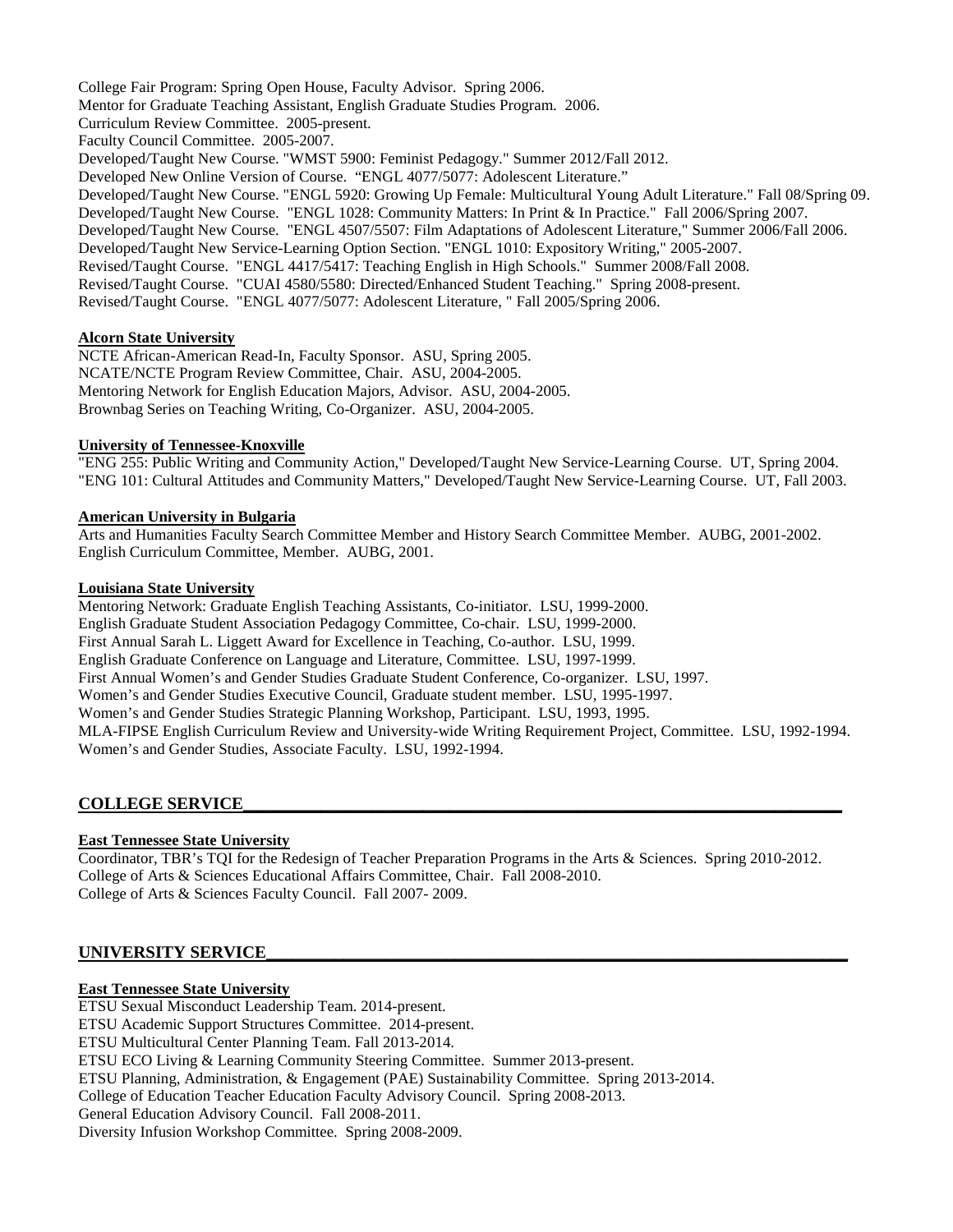ETSU Habitat for Humanity Steering Committee and Family Sponsor, Fall 2007-present. Student Common Ground Solidarity Network, Faculty Advisor. ETSU, 2006.

## **Alcorn State University**

Faculty Senate, Secretary. ASU, 2004-2005. Post Tenure Review Committee, Member, ASU, 2004-2005. Society for the Friends of Forks of the Road, Community Liaison and Member, ASU, 2004-2005. Living History Demonstration: Slavery Meets Freedom at the Forks of the Road, Faculty Advisor. ASU, 2004-2005. Institutional Orientation Program for NCATE Program Review. Participant. NCATE/AACATE. Arlington, VA, 2005. Consultant, English Education Program, NCATE/NCTE Review: Assessment and Recommendations, ASU, July 2004

# **American University in Bulgaria**

Faculty Evaluation Committee, Member. AUBG, 2002. Network of East-West Women, Faculty Co-Sponsor. AUBG, 2001-2002. American University in Bulgaria Student Trekking Club, Founding Faculty Sponsor. AUBG, 2001-2002.

# **Louisiana State University**

LSU Women's History Month Committee, Co-Chair. LSU, 1997-1999. A Celebration of Women in the Arts: Multi-Media Exhibit, Principal organizer/producer. LSU, 1997, 1998. LSU Day Care Committee, Member. LSU, 1996-1997. LSU Women's Center for Support and Referral Services, Advisory Board member. LSU, 1995-2000. Graduate Women's Consortium, President. LSU, 1994-1999. Louisiana State Rally: English IV, Judge. LSU, 1991, 1999.

# **Appalachian State University**

Graduate Student Government Association, President, ASU, 1986-1987 and Executive Council, ASU, 1985-1986.

# SERVICE TO DISCIPLINE

President, South Central Society for Eighteenth-Century Studies , 2011-2012 Vice President, South Central Society for Eighteenth-Century Studies, 2010-2011. Tennessee State Department of Education EOC English III Passage and Bias Review. 2009, 2010. SEASECS Conference Website: constructed and maintained society's 2010 website with Dr. Alan Holmes, 2009-2010. Member-at-Large. South Central Society for Eighteenth-Century Studies, 2008-present. Tennessee State Representative. The Assembly on Literature for Adolescents, 2005-present.

# SERVICE TO COMMUNITY

Board of Directors, Holston Habitat for Humanity, 2006-2013. Chair, Family Support, 2010-13; Secretary, Family Support. 2006-10.

# PROFESSIONAL DEVELOPMENT

"Go for the Green: A Conversation about Grant Funding" Workshop. RDC. Fall 2013. Tennessee Teacher Evaluation System Training Workshop. ETSU. Summer 2011. TBR Teacher Performance Assessment Training Workshop. University of Tennessee. Knoxville, TN. Summer 2010. TBR Problem-Based Learning Workshop. Nashville, TN. Spring, 2010. Faculty Technology Leadership Seminar (FTL). Academic Technology Support, ETSU. 2008-2009. NEH Proposal Development and Grantwriting Seminar. Appalachian State University, Boone, NC. May 2008. Diversity Infusion Curriculum Conference, Invited Participant. ETSU, January 25-26, 2008. IRB Training Modules/IRB Certification. Research and Sponsored Programs, ETSU. Spring 2007. Faculty Leadership in Grant Writing Seminar, Research and Sponsored Programs, ETSU, 2006-2007. NEH Grantwriting Workshop. Research and Graduate Studies, Appalachian State University, Boone, NC. October 2006.